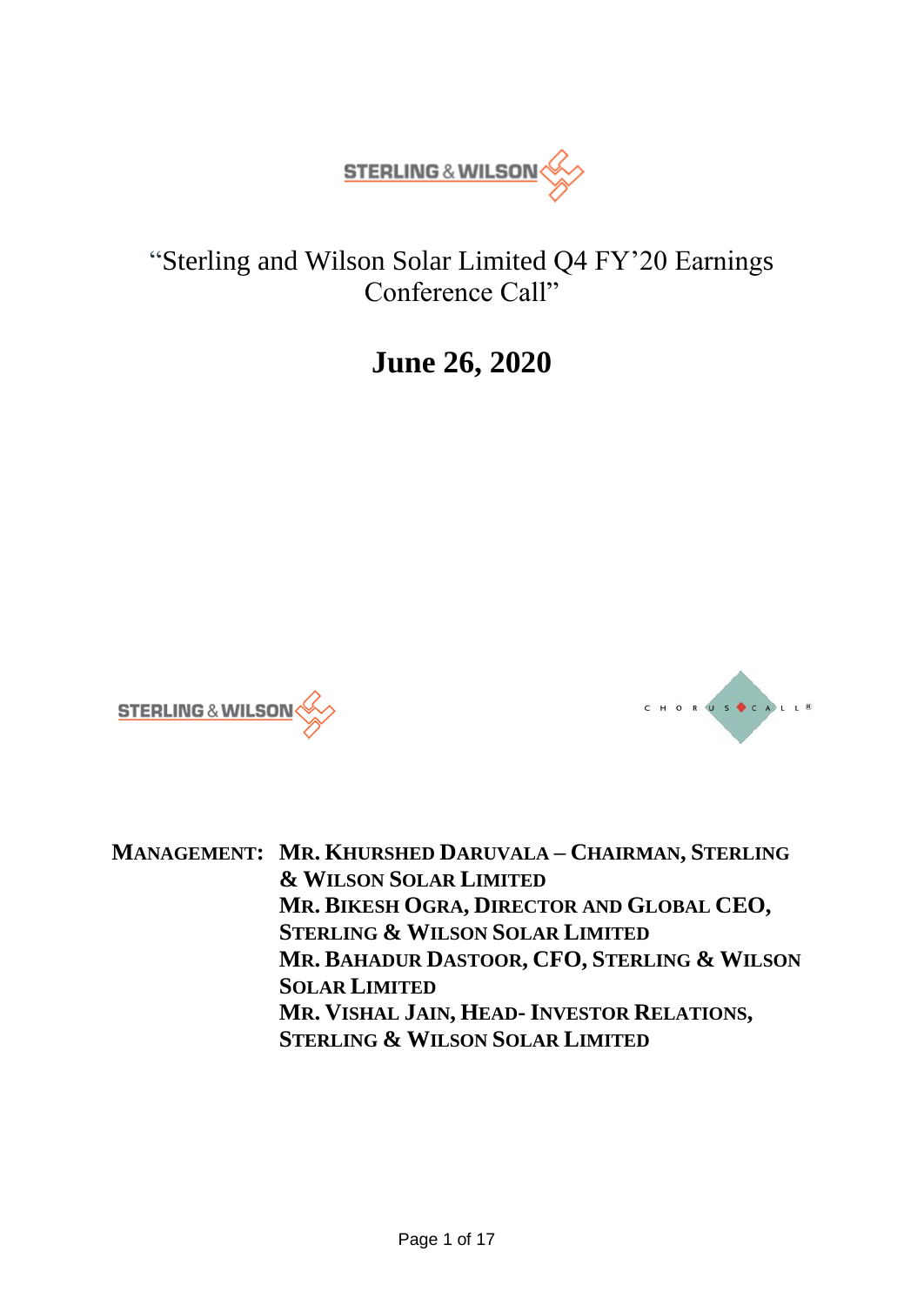

| <b>Moderator:</b> | Good morning ladies and gentlemen, welcome to the Sterling and Wilson Solar Limited Q4                 |
|-------------------|--------------------------------------------------------------------------------------------------------|
|                   | FY'20 Earnings Conference Call. This conference call may contain forward-looking statements            |
|                   | about the company which are based on beliefs, opinions and expectations of the company as on           |
|                   | the date of this call. These statements are not the guarantees of future performance and involve       |
|                   | risks and uncertainties that are difficult to predict. As a reminder, all participant lines will be in |
|                   | the listen-only mode and there will be an opportunity for you to ask questions after the               |
|                   | presentation concludes. Should you need assistance during the conference call, please signal an        |
|                   | operator by pressing "*" then '0' on your touchtone phone. Please note that this conference is         |
|                   | being recorded. I now hand the conference over to Mr. Vishal Jain -- Head of IR, Sterling and          |
|                   | Wilson Solar Limited. Thank you and over to you, sir.                                                  |
|                   |                                                                                                        |

**Vishal Jain**: Good Morning. I welcome you all to Q4 & FY20 Earnings Call. Along with me, I have Mr. Khurshed Daruvala -- our Chairman; Mr. Bikesh Ogra -- Director and Global CEO; Mr. Bahadur Dastoor -- CFO and Strategic Growth Advisors*,* our Investor Relations Advisors.

> We will start the call with the "Operational Highlights for the Quarter and the Year by Bikesh" followed by "Financial Highlights by Bahadur" and an "Address by Khurshed Daruvala", post which we will open the floor for "Q&A." Thank you and over to you Bikesh.

**Bikesh Ogra:** Thanks, Vishal and a warm welcome to all the participants on this call. I wish you a very healthy and safe time in this tough and challenging environment.

> As all of you know COVID-19 was declared a global pandemic by the WHO, I would like to give you a perspective of the impact for the solar industry and more specifically our operations.

> I would also like to add some color on our market reach and the order book position. Our project execution was impacted due to COVID-19 since the beginning of Q4 FY20 as the supply chain and execution was disrupted due to lockdown imposed by various governments. However, lately, we have been witnessing gradual resumption of supply chain and execution activities in various countries from middle of May 2020. This has enabled us therefore to accelerate the project activities at majority of our international projects which includes countries like Australia, Chile and Oman purely in compliance with the directives issued by the respective governments. The project execution in other countries like India, Kenya and Jordan were also impacted due to logistical challenges and movement of material and manpower; however, of late we have seen gradual resumption of works in these countries as well.

> We have promptly circulated force majeure conditions to our customers on account of this pandemic. So, we do not expect any liquidity damages or claims related to the delay on the project execution. As explained earlier, with the partial easing of lockdown restriction in various countries, we have resumed the project execution in those locations and are currently focusing on ramping up the execution pace.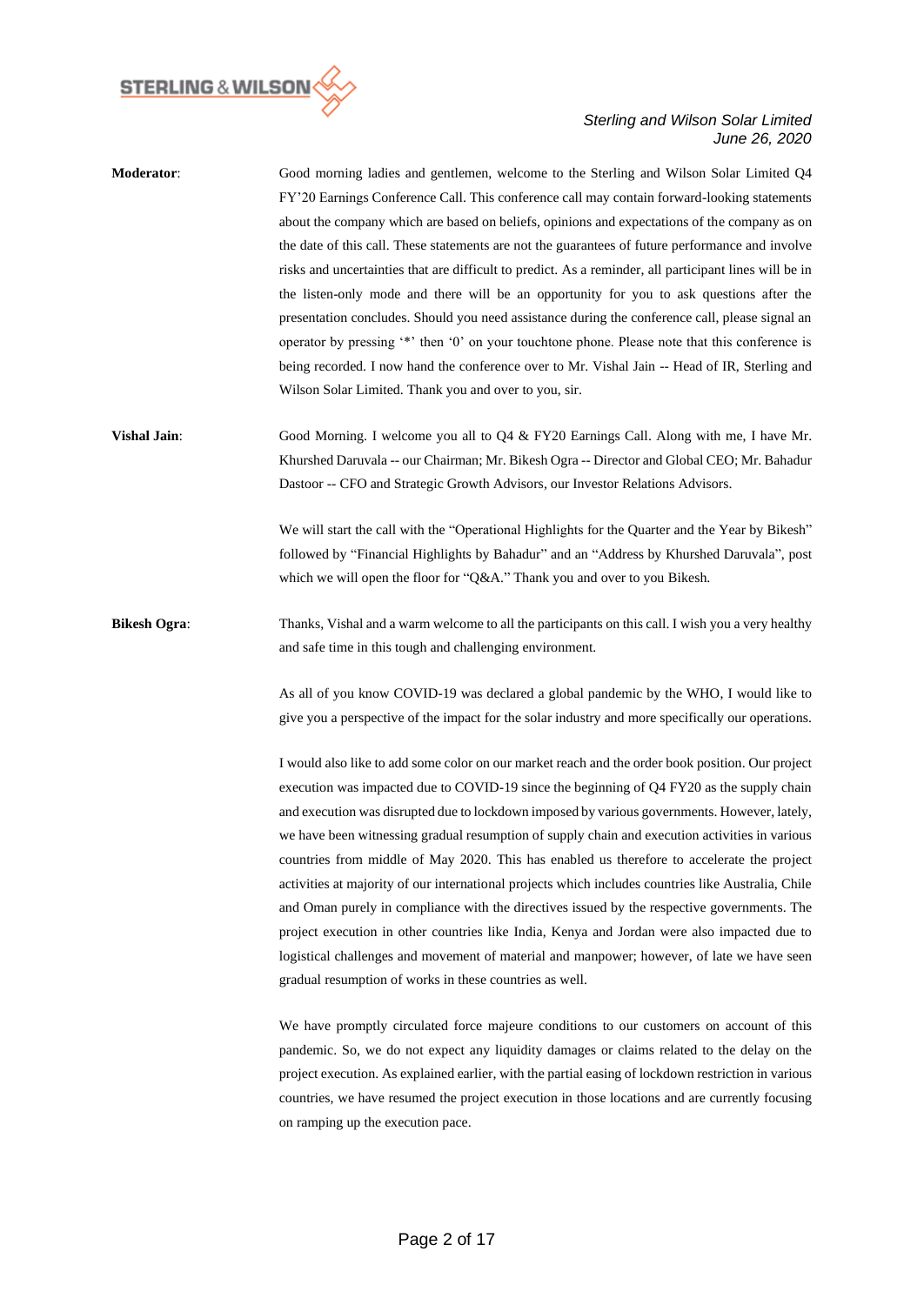

Having said that our most important objective and priority in the current situation is the safety and wellbeing of our employees, vendors, partners and other stakeholders in the value chain. We have taken additional health and safety measures in line with the guidelines to mitigate the COVID impact. Also, as a derisking strategy we are developing alternate sources of equipment procurement which will reduce our dependence on any one country.

Even during this difficult time, we have been able to secure orders from geography like Australia, US and Latin America which strengthens our presence in these markets. As you must have read recently, we have signed an EPC contract of approximately AUD525 million which equates to around Rs. 2,600-odd crore as well as the operational and maintenance contract of around Rs. 450 crore which is our largest order in Australia till date. This order cements our leadership position in Australia. Also, in the middle of the nationwide lockdown in India, we were able to sign two projects with leading global IPPs, adding up to a value of Rs. 620 crore.

I am immensely happy and very pleased now that just yesterday night we have signed our largest contract in US worth around \$99 million, that is around Rs. 750 crores. With this order, we are well on course to be a relevant EPC player in that market as well. Our order flow for the financial year '20 have been Rs. 9,048 crore, which is an increase of around 15% year-on-year over FY19.

The "Key Orders received during FY20" are as follows.

- Australia two projects worth Rs. 1,750 crore.
- Middle East two projects around Rs. 4,620 crore
- India aggregated projects totaling to around Rs. 1,894 crore
- Americas (including Latin America) two projects around Rs. 784 crore.

With an order inflow of 2,900 MW in the financial year '20, our portfolio has reached 10,134 MW as compared to 6,732 MW as of March 2019. Our UOV as of 31<sup>st</sup> March 2020 is Rs. 11,396 crore compared to Rs. 7,740 crore as of 31<sup>st</sup> March 2019 which is a very robust growth of around 47%.

We have further added around 1 GW order in our portfolio approximating to around Rs. 3,650 crore including the order received from the US yesterday. The orders received post March 31, 2020, is approximately 40% of the overall previous year order inflow in terms of the order bagged. We have a visibility on the project pipeline and expect to bid for 22 GW in FY'21 which are well diversified across geographies including India. This would be approximately 30% growth in comparison to 17 GW we bid in FY20. Of the 22 GW project, the results have been announced for 4 GW and the conversion rate has been far better than our expectations. We expect to bid 4 GW in Q2, 7 GW in Q3 and balance 7 GW in the last quarter of the year. This of course is assuming that the reemergence of COVID-19 situation does not defer or delay the bidding of these projects.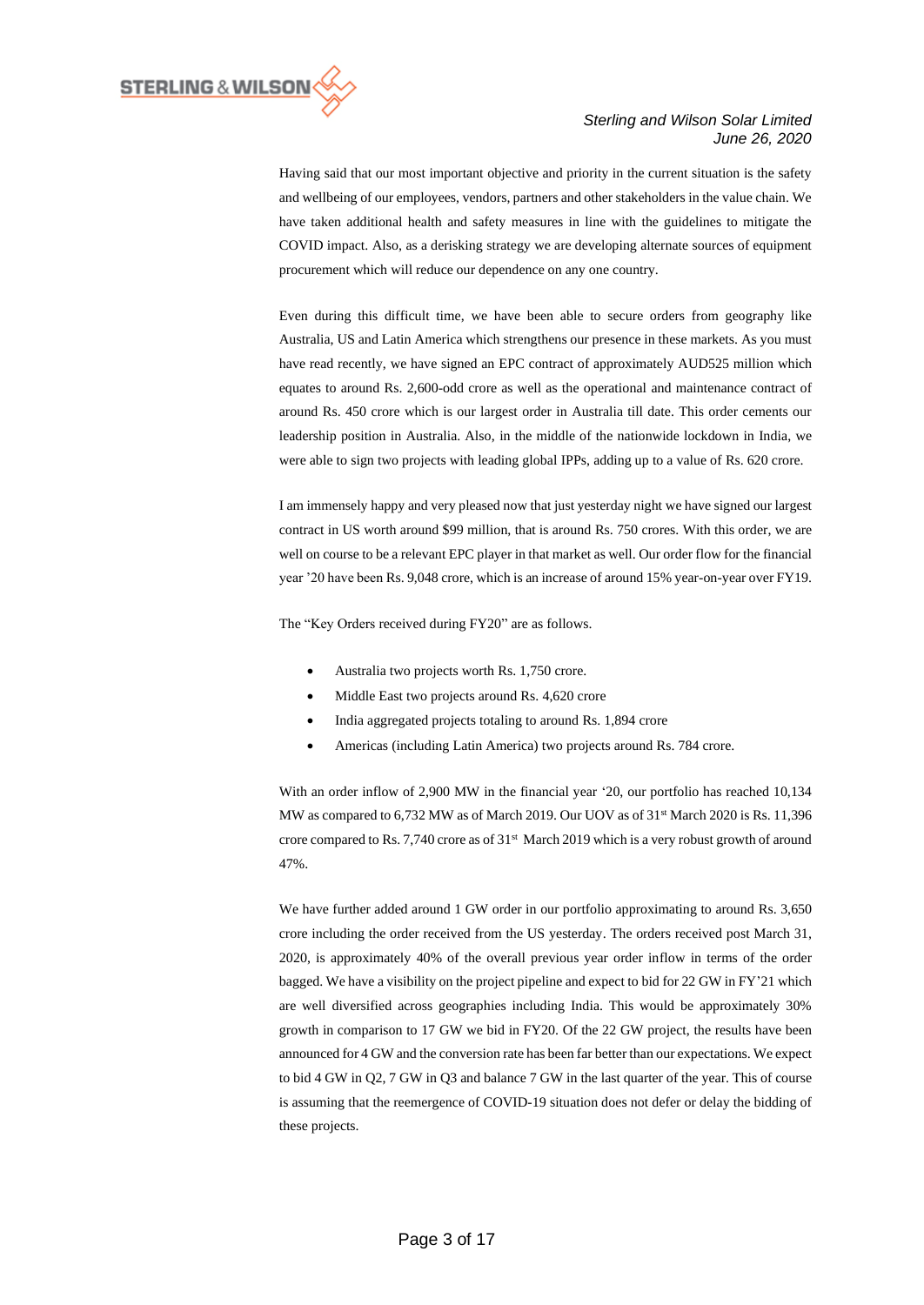

Our O&M business also continues to see strong traction as well. As of March 31, 2020, our contracted O&M portfolio is 7,468 MW which grew by around 34% as compared to 5,558 MW as of March 31, 2019. O&M portfolio has grown to 7,797 MW as of date. Of the 7,797 MW of the O&M portfolio, 47% are third-party O&M contracts, that are the projects which are not constructed by us, but we are providing O&M services for these projects. During the year, we have recorded an O&M revenue of Rs. 183 crore as compared to Rs. 94 crore which was a growth of around 96% from last year. O&M is a very high margin business with EBIT margin upwards of 35% to 40% and we continue to focus on increasing our O&M portfolio as it provides a very steady cash flow with the profitability. We are confident of relatively better performance in FY21 in comparison to the previous year, provided COVID-19 situation does not re-escalate in our target markets. We are consistently evaluating the situation and should be able to give more informed guidance during the earnings call for the first quarter of FY21.

I would also like to highlight the fact that even during the current testing time there have been no changes in the commitment by the Government of India, global IPPs towards the investment in renewable energy projects and specifically the solar power projects. Their commitments are driven by long-term sustainability of the solar power plants and the cost of producing each unit of electricity over the project life i.e. the levelized cost of energy has become competitive in comparison to coal and gas power projects. We continue to see a strong inclination of these IPP and utilities towards the solar power projects.

Lastly, would like to thank all of you to have reposed your faith in us and we assure you that we would work very diligently towards creating further value for all the stakeholders.

With this I will ask Mr. Bahadur, our CFO to take you through the consolidated financial highlights and thank you very much.

**Bahadur Dastoor**: Thank you, Bikesh and good morning. I will take you through the consolidated financials for the year-ended March 31<sup>st</sup> 2020. Before we run through the financials, I would like to reiterate that being an EPC company, the revenue, order inflows and gross margins could be lumpy due to geographical mix and stage of execution of the project in any particular quarter. Hence, comparison with corresponding previous period will not be a true reflection of the performance either for a quarter or for the full year. Revenue for FY20 has been at Rs. 5,575 crore, slightly in excess of the guidance given in the earnings call for the third quarter. The region wise revenue break up is as follows. India and Americas contributed about 27% each, followed by the MENA region which contributed 24%, Southeast Asia with 11%, Australia with 6% and balance 5% by Africa. As Bikesh mentioned earlier, our O&M revenue has almost doubled to Rs. 184 crore in FY20 compared to Rs. 94 crore in FY19 with a gross margin upwards of 40% for FY20 as compared to 36% in FY19. The contribution of the O&M business to total revenue grew to 3.3% in FY20 as compared to 1.1% in FY19. At the company level, the gross margins have improved to 12.8% in FY20 as compared to 11.9% in FY19, which is a result of execution of projects in emerging geographies having higher margin and efficient procurement strategies. Overheads increase was due to setting up of offices and strengthening management teams in new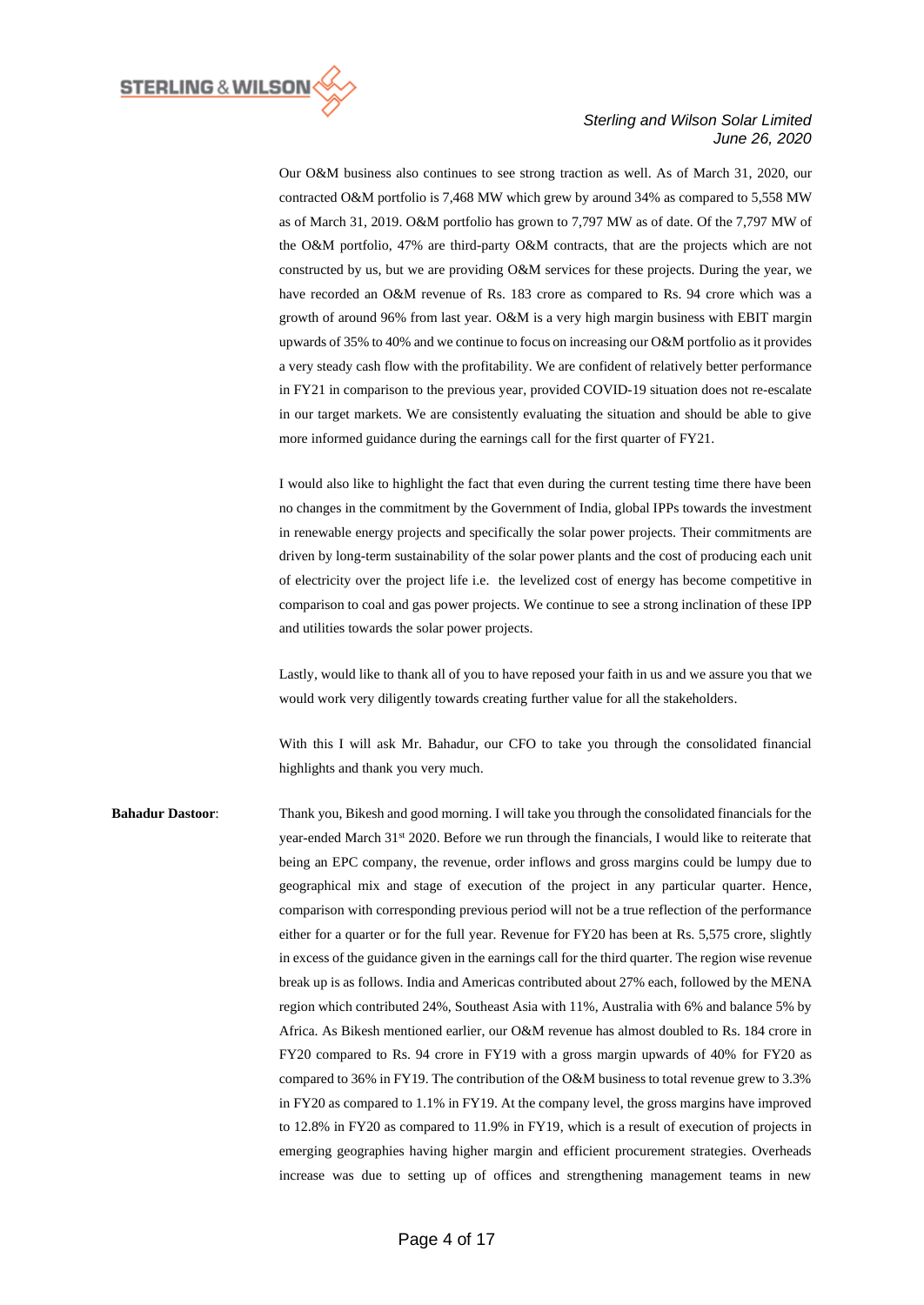

geographies which have now started providing the results. The EBITDA margin for FY20 came in at 6.9% and the PAT margin at 5.5%.

Coming to the "Balance Sheet" the net worth of the company grew from Rs. 837 crore as at March '19 to Rs. 1,072 crore as at March '20. The increase is attributable to the profit for the year, as offset by dividend distribution of Rs. 96 crore and corresponding dividend distribution tax of Rs. 20 crore. Borrowings reduced from Rs. 2,228 crore as on March 31, 2019 to Rs.1,224 crore as at March 31, 2020. The net debt position as at March '20 was Rs. 725 crore giving a net debt-to-equity ratio of 0.67x. The receivable balance however has gone up from Rs. 1,900 crore at March '19 to Rs. 2,030 crore as at March '20. Receivables include balances of Rs. 454 crore that are due for more than one year, including Rs. 92.5 crore due from a customer which is under NCLT. The company has already made an expected credit loss provision of Rs.21 crores on discount. Of the balance Rs. 382 crore, the company has already recovered Rs.117 crores post 31st March '20 and is on course for recovery of the balance. Due to reduction in turnover in FY20 as compared to FY'19, the receivable days have gone up from 82-days to 128-days. However, the net core working capital days have gone up only marginally from 8-days to 12 days.

The promoters have facilitated repayment of the intercorporate deposits of Rs. 1,500 crore since the date of listing and the ICDs outstanding as on March 31, 2020 now stand at Rs. 1,217 crore which comprise of principal Rs. 1,105 crore and interest of Rs. 112 crore. The promoters will be making a statement on the balance outstanding as a part of this earnings call. We have cash and cash equivalents of Rs. 499 crore as at March '20 which is comparable to the Rs. 454 crore as at March '19.

During the year, we have generated strong cash flow from operations of Rs. 338 crore as compared to negative cash flow of Rs. 720 crore in FY19. Cash flows from operations coupled with recovery of ICDs have gone towards reducing the borrowings of the company.

Considering the present COVID situation and the need to conserve capital, the board did not think it is feasible to declare any further dividend for the previous year FY20.

We would also like to inform you that the company is diligently focusing on the cost optimization program in the current year. With this I will ask Mr. Daruvala, our Chairman to address us. Thank you very much.

**Khurshed Daruvala**: Thank you Bahadur. Good morning, ladies and gentlemen. As you are aware that I am both chairman of the board as well as promoter of our company along with Shapoorji Pallonji. I would like to give you an update on the status of the repayment of the loan of Rs. 2,563 crore which was owed by Sterling & Wilson to our company on the listing date. Our earlier request to the board to reschedule the loan payment was accepted and accordingly the mutually agreed dates were Rs. 1,000 crore by December '19, Rs. 500 crore by March '20, Rs. 500 crore by June '20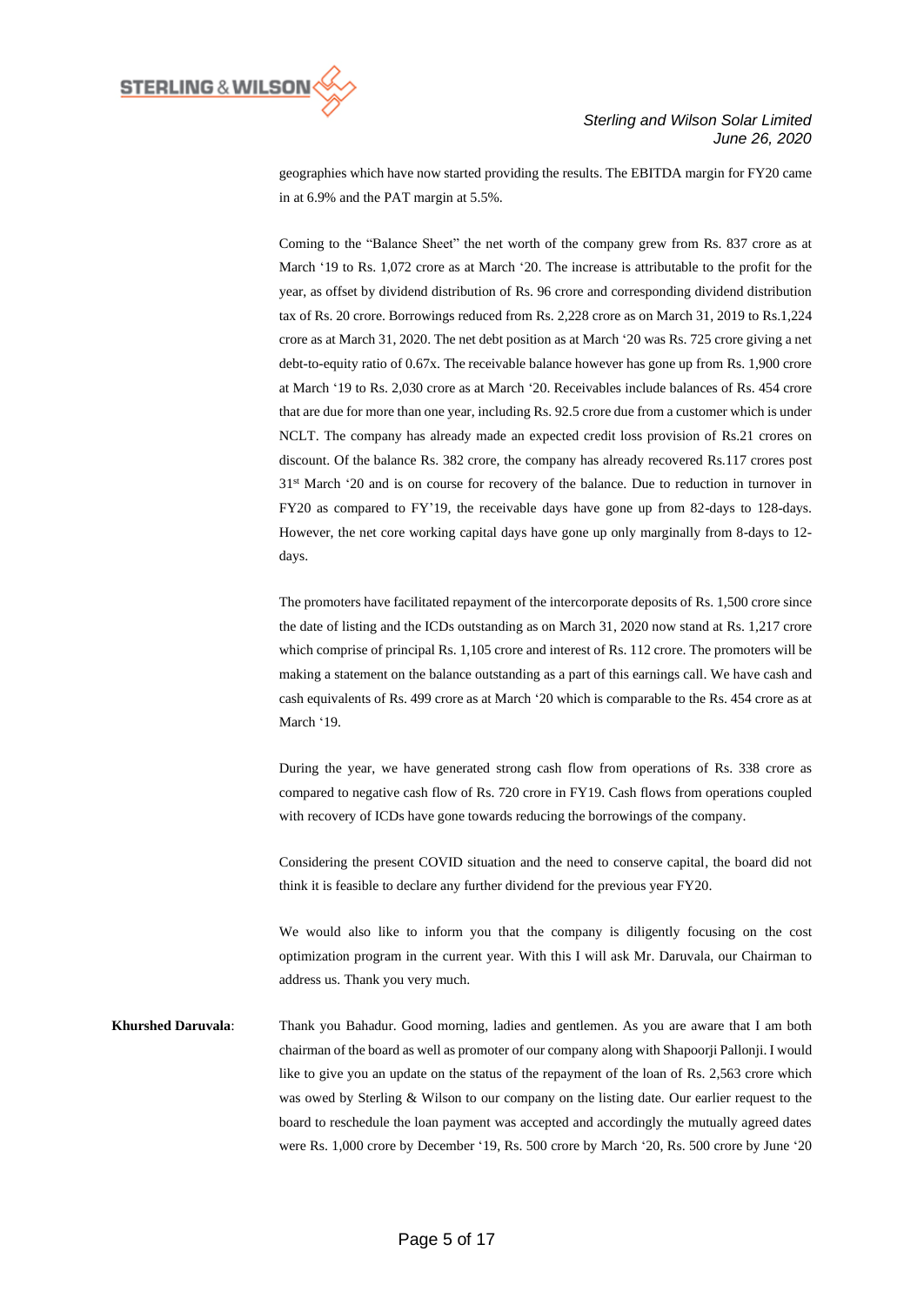

and the balance by September '20. As on date, as promoters, we facilitated Sterling and Wilson to repay Rs. 1,500 crore.

At this juncture, I would like to bring to your attention about the fact that in February and March the world was struck by the COVID pandemic throwing the global financial markets into chaos. While a number of companies are seeking a moratorium due to genuine issues being faced by all of us, we were able to facilitate repayment of Rs. 500 crore on schedule by 31st March. Even though the group is in the most challenging sectors of real estate and EPC, this clearly shows the intention of the promoters to honor their commitment in these very challenging times.

Over the past few months, even though there have been few challenges in the banking and financial markets, we have been able to tie up a significant level of funding. Had it not been for the COVID issue, we would have easily met the June 30th deadline of Rs. 500 crore. However, because of the COVID situation, there have been delays on the transactional side of our fundraising exercise, due to which the June repayment is likely to spill over by a few weeks. Although all the efforts are still on to meet the June 2020 deadline, we could get delayed by a few weeks to make the payment to the company. Both the promoters are committed to facilitate Sterling and Wilson to clear  $100\%$  of the outstanding loans by September 30<sup>th</sup>, 2020. We would appreciate your support and understanding in these very-very difficult times. In fact, Bikesh, Bahadur and the entire solar team have done a wonderful job of managing the cash flows of the company. I do look forward to September 30<sup>th</sup> when we can all achieve our dream of being a debt-free company. Thank you very much and we now open the call for question-answer secession which we look forward to be very interactive. Thank you.

**Moderator**: Thank you. Ladies and gentlemen, we will now begin the question-and-answer session. The first question is from the line of Chetan Shah from Jeet Capital. Please go ahead.

**Chetan Shah**: Sir, one quick question more on broader terms. A lot of government and companies across the globe are talking about increasing their solar presence. Even in today's newspaper, NTPC is also talking about helping few of the countries in other emerging markets like Africa etc. to help them to include their solar presence while quoting a couple of ongoing projects. So could you just give us some flavor and sense in terms of opportunity in this area? You explained about USA and Australia in opening remarks. But in terms of ongoing opportunities, what is the size and scale which is possible in next three to five years and exactly where we stand now on account of our executed projects and our experience compared to other competitors in the world., that would be very helpful for as a shareholder?

**Bikesh Ogra:** So, thanks for the question. I think what I mentioned in my speech was that the solar power plants are coming up in a big way all across the globe. There are a couple of reasons for that - one is obviously the sustainability and the friendliness on the environment. And the fact that it has become very competitive with respect to your conventional sources of energy like coal and gas and that has given it a lot of fillip in terms of proliferating those capacities all across the globe. And to give you a small example in Middle East in the recent bids, the cost of the solar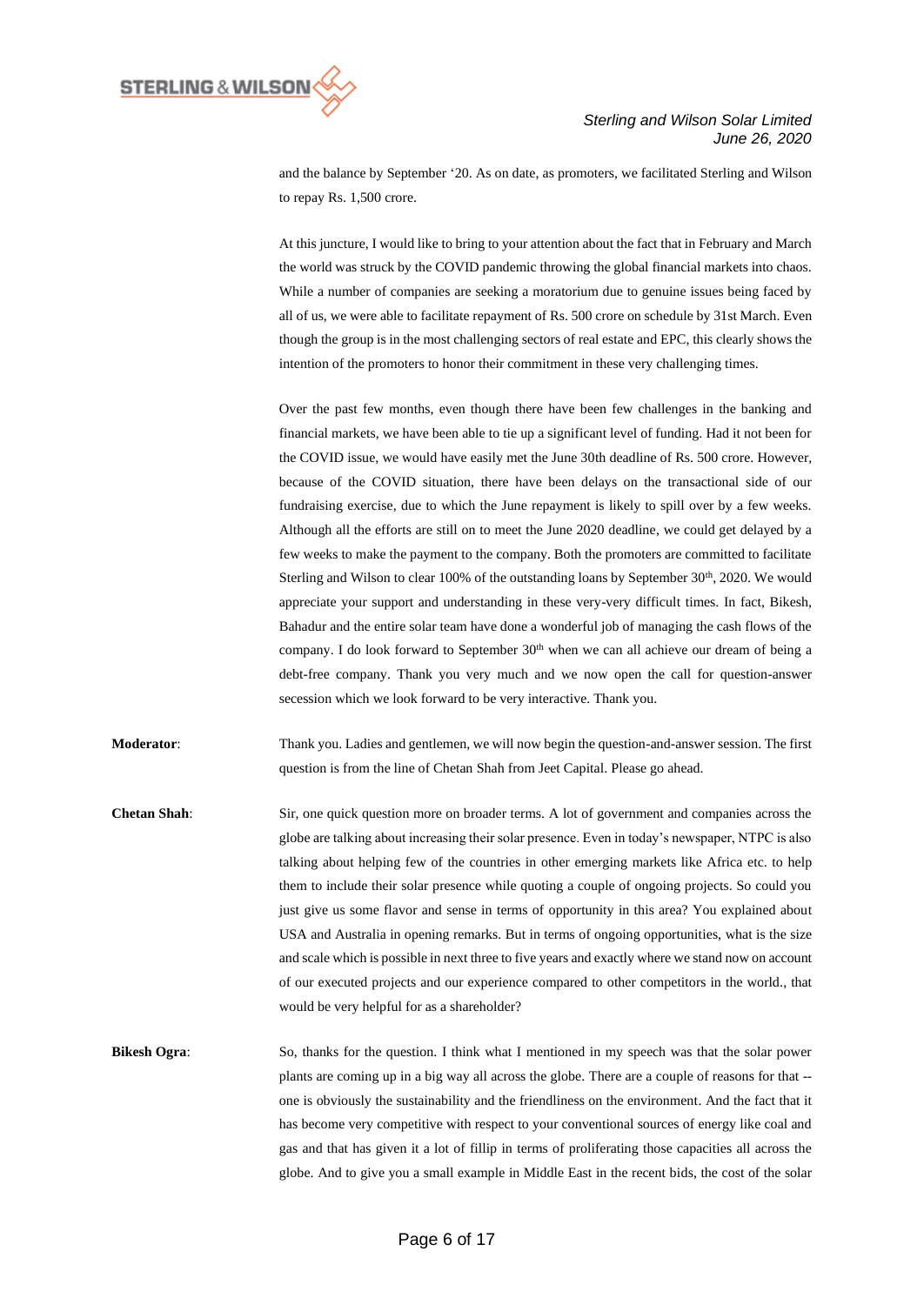

power energy is around Rs. 1.20 which has been recently discovered and if you take a comparison of the coal power plants which have been constructed in the same region, it is in excess of around Rs. 2. So it is a no brainer that the governments would want to adopt this policy, one is, because it is cleaner and the second it is more sustainable commercially. And when you talk about the outlook of how it is panning out over the next four to five years, like I said, we would be participating in around 22 GW of bids in this year at Sterling & Wilson Solar which is all across the globe. And globally, I think the business of solar has been growing at a steady pace of around 20% CAGR and we expect this to be definitely growing at the same rate, if not more, for the next five to ten-years and that is how the business is positioned. As far as we are concerned, we are in a very sweet spot. The reason being that with our presence in around 26 countries, we are able to address each and every opportunity that exist in these markets and now since we have started gaining a very dominant position in most of these solar markets, so we see ourselves very relevant in this phase for the years to come.

**Chetan Shah:** This is very specific to O&M opportunity. You explained about our current capability in terms of O&M and also the size of the portfolio. But sir if I just want to fast forward, just being as a thumb rule, what do you think this opportunity can lead to only because of understanding the cash flow what it generates and how this can actually bring down our working capital and balance sheet stress if one fast forwards to five years, can you give some broad picture on that, that will be very helpful to me.

**Bikesh Ogra:** That is a very valid question I think in terms of the perpetuity of the cash flows for the business. And as you must have heard in my speech that around 47% of our O&M portfolio is a thirdparty portfolio and that has been a very target and a focused approach that we want to lay not, only for our own built plant but also for the third-party EPC player. As I mentioned, we have a portfolio of around 7,900 GW under the O&M fleet and we are definitely wanting not only to scale this up with our own constructed plants, but also with the O&M for third-party plants. That target is definitely in our mind. The unfortunate part being, that we were wanting to expand in these last few months in markets like Australia, US and Europe, but this has got slightly derailed because of the COVID situation. And now since the COVID situation is easing out, I think we should be now focusing around getting this portfolio scaled up further. and we see ourselves as it is we are among the top two O&M players in the globe today, now we see ourselves as the largest O&M player in the coming years.

**Moderator**: Thank you. The next question is from the line of Anupam Gupta from IIFL. Please go ahead.

**Anupam Gupta:** A few questions: First, on the existing operations which you have. So of the Rs.14,000 crore order book if I include the order inflow which has happened post FY20, what proportion right now is under execution? So has the Saudi order started yet or is it only COVID which is delaying it or is there any other factor? Similarly, a few orders like Montenegro where you are expecting to start, what is the status there? So what proportion of order book is right now in execution? And whatever you have won after FY'20, when do you expect that to start execution for that?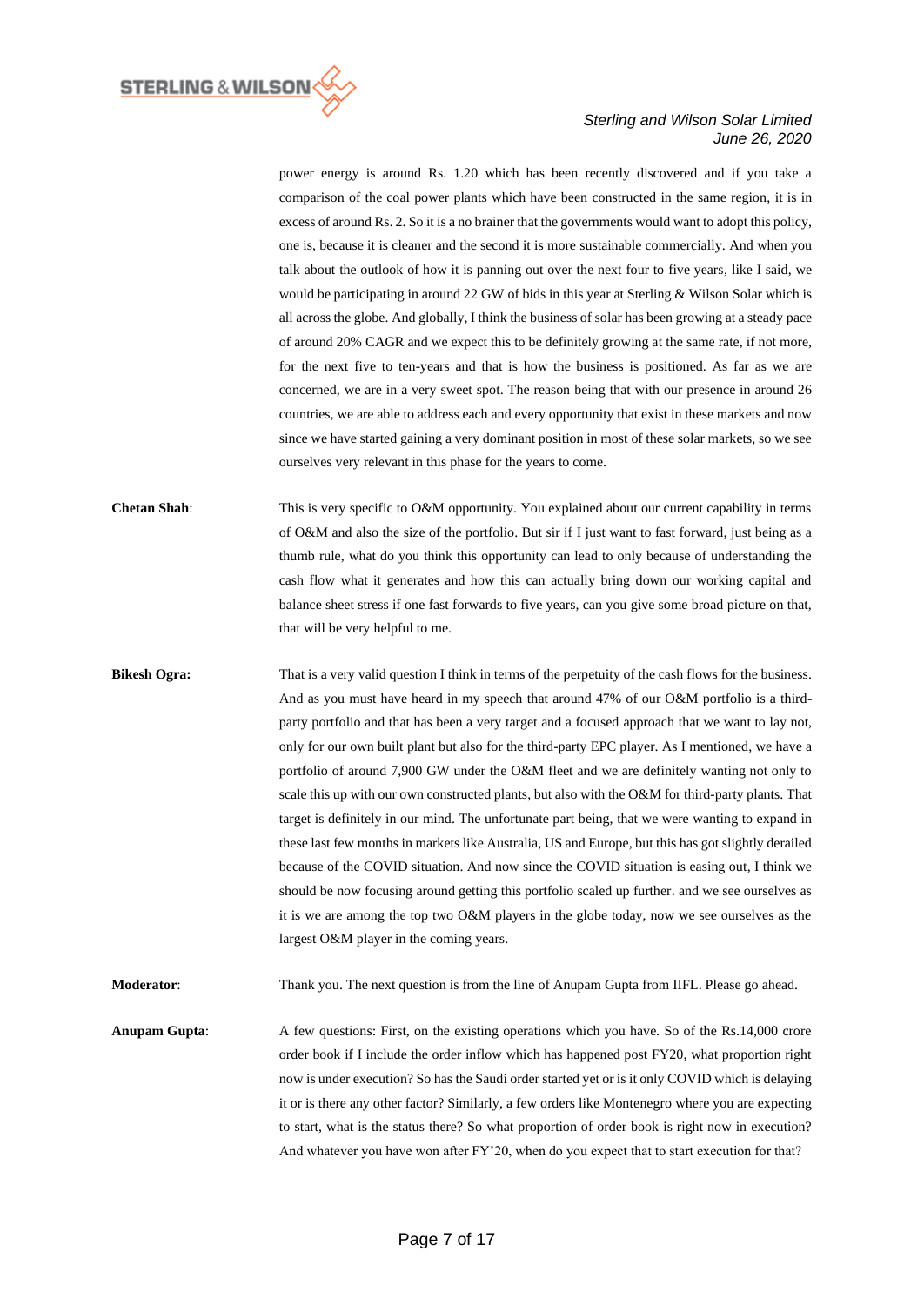

| <b>Bikesh Ogra:</b>     | I will answer the questions on the post March '20 orders that we have won as to when they will<br>go into execution and I will let Bahadur answer the question around how many the total orders<br>are under execution. So post March '20, we have bagged order from Australia which is the large<br>order. So the Australia order is already under construction, the site mobilization is on and we<br>should start full construction activities in a month's time. In India, the couple of orders that we<br>have won, both of those orders are currently under the execution stage. Unfortunately, there is<br>not the kind of buzzing activities happening, because of the lockdowns not being fully removed,<br>but the construction activities have already started. In terms of the Saudi Arabian order<br>commencement, I think unfortunately because of last four to five months of the situation that we<br>have all been facing, there has been that lull in terms of the contract signing between the offtaker<br>and the IPP. We are hoping that in the next couple of months there may be movement in terms<br>of the PPA signing between the offtaker and the IPP and post that we would see a financial |
|-------------------------|-------------------------------------------------------------------------------------------------------------------------------------------------------------------------------------------------------------------------------------------------------------------------------------------------------------------------------------------------------------------------------------------------------------------------------------------------------------------------------------------------------------------------------------------------------------------------------------------------------------------------------------------------------------------------------------------------------------------------------------------------------------------------------------------------------------------------------------------------------------------------------------------------------------------------------------------------------------------------------------------------------------------------------------------------------------------------------------------------------------------------------------------------------------------------------------------------------------------------|
|                         | closure of the project happening and mostly by beginning of next calendar year, there should be<br>a construction commencement on the project. And on the Montenegro, the land activities are<br>going on and we are hoping that by September we should receive a limited notice to proceed on<br>that project. So Bahadur, can you just give a perspective of the orders that are currently under<br>execution?                                                                                                                                                                                                                                                                                                                                                                                                                                                                                                                                                                                                                                                                                                                                                                                                        |
| <b>Bahadur Dastoor:</b> | So, the total orders under execution of approximately Rs. 14,000 crore and now we have of<br>course added Rs. 750 crore in the US just yesterday. Approximately Rs. 4,000 crore are under<br>execution and for the remaining about Rs. 10,750 crore, the execution is about to commence.                                                                                                                                                                                                                                                                                                                                                                                                                                                                                                                                                                                                                                                                                                                                                                                                                                                                                                                                |
| <b>Anupam Gupta:</b>    | So Rs. 10,750 crores also include the Saudi and Montenegro orders, right?                                                                                                                                                                                                                                                                                                                                                                                                                                                                                                                                                                                                                                                                                                                                                                                                                                                                                                                                                                                                                                                                                                                                               |
| <b>Bikesh Ogra:</b>     | Yes, it includes Saudi as well as Montenegro orders. And for Saudi Arabia project, we already<br>mentioned this in our presentation which we had uploaded, that it is because of COVID and<br>delayed PPA signing.                                                                                                                                                                                                                                                                                                                                                                                                                                                                                                                                                                                                                                                                                                                                                                                                                                                                                                                                                                                                      |
| <b>Anupam Gupta:</b>    | So right now it is at the stage of limited notice to proceed, right?                                                                                                                                                                                                                                                                                                                                                                                                                                                                                                                                                                                                                                                                                                                                                                                                                                                                                                                                                                                                                                                                                                                                                    |
| <b>Bikesh Ogra:</b>     | That is correct.                                                                                                                                                                                                                                                                                                                                                                                                                                                                                                                                                                                                                                                                                                                                                                                                                                                                                                                                                                                                                                                                                                                                                                                                        |
| <b>Anupam Gupta:</b>    | Secondly, for the US order, has the sourcing of panels from China being sorted or how is that<br>being handled?                                                                                                                                                                                                                                                                                                                                                                                                                                                                                                                                                                                                                                                                                                                                                                                                                                                                                                                                                                                                                                                                                                         |
| <b>Bikesh Ogra:</b>     | Yeah, the order that we got in the United States yesterday, we signed the contract, sourcing of<br>the panels is getting facilitated by the owner itself. So, we are not responsible for the sourcing<br>of the panels and whatever has been the discussion is a discussion direct between the PV panel<br>supplier and the owner.                                                                                                                                                                                                                                                                                                                                                                                                                                                                                                                                                                                                                                                                                                                                                                                                                                                                                      |
| <b>Anupam Gupta:</b>    | And in general, given the animosity towards China globally and everywhere, do you expect<br>disruptions in sourcing for the balance order book for yourself as well?                                                                                                                                                                                                                                                                                                                                                                                                                                                                                                                                                                                                                                                                                                                                                                                                                                                                                                                                                                                                                                                    |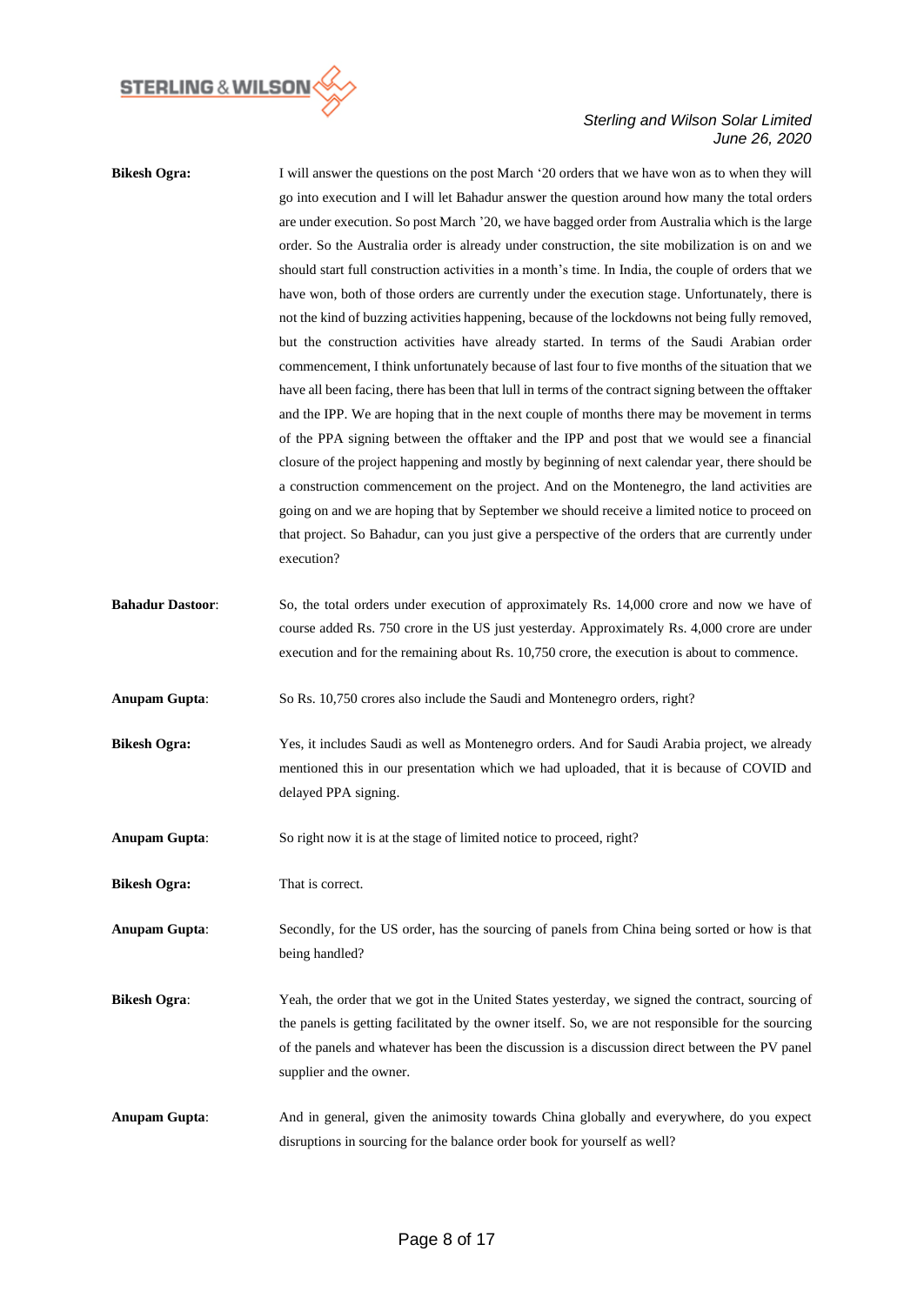

- **Bikesh Ogra:** No, I did mention about we are being on the lookout for alternate countries for our sourcing of critical equipments like PV panels, but currently I think we do not see really a major disruption happening in terms of the PV modules coming in from China. That being said, I think we are seeing a lot of traction in countries like Vietnam, Taiwan, Malaysia, Thailand in terms of the module capacities getting added up. Even in India we have seen a large extent of… you must have read recently that there are people who are putting up the PV module factories. So all of these countries are coming up to counter the excess supply that we were reliant on China for supplies. So we see the traction happening in the other countries for the PV modules manufacturing.
- **Bahadur Dastoor:** And just add to what Bikesh has said, since most of our orders are outside India, so that would obviously not play a role. And as far as India is concerned, most of our orders are on balance of supply basis, so the panels are the responsibility of the customer.
- **Anupam Gupta:** So the few weeks delay is ideally we should read it how, it should be weeks or will it extend beyond, let us say July?
- **Khurshed Daruvala**: Our internal target would be let us say four to six weeks, is what we are looking at. In fact, we are still not 100% sure that we would not meet this deadline. See, what has happened is that there has been a larger fund raising which we have been expecting and that has got delayed because of COVID. And right now we are trying to bridge the larger fund raising. So we are just hoping this still can get done by the end of the month, but if it does not happen the larger fund raising is definitely expected within July.
- **Moderator**: Thank you. The next question is from the line of Abhinav Bhandari from Nippon India Mutual Fund. Please go ahead.
- **Abhinav Bhandari**: So we appreciate that you cannot give a revenue guidance at this point of time, but just to understand on the orders which were bidded last year and those are under execution. Is there any advantage of lower module prices now, because of the correction that we have seen and consequently if you could give any guidance on gross margins for FY21?
- **Bikesh Ogra:** No, I think like I mentioned we are taking a very clear assessment of how situations pan out in the coming months and we should be definitely wanting to give you a very informed guidance once we have a full perspectives of the situation emerging in the coming months. So, when you talk about the advantage in terms of the module pricing, it will be definitely important for us to note that as Bahadur also mentioned that most of our module prices and negotiations are happening by the IPPs. Obviously, we take the turnkey margins on this, other than US and India and it safeguards us for any module upside and downside movement. So effectively we do not see much of an advantage coming in from the module barring a couple of projects wherein the module has been negotiated by us. So effectively I would say that module risk and reward lies with the customer and therefore we do not face any issues on the module front, in terms of the pricing variation.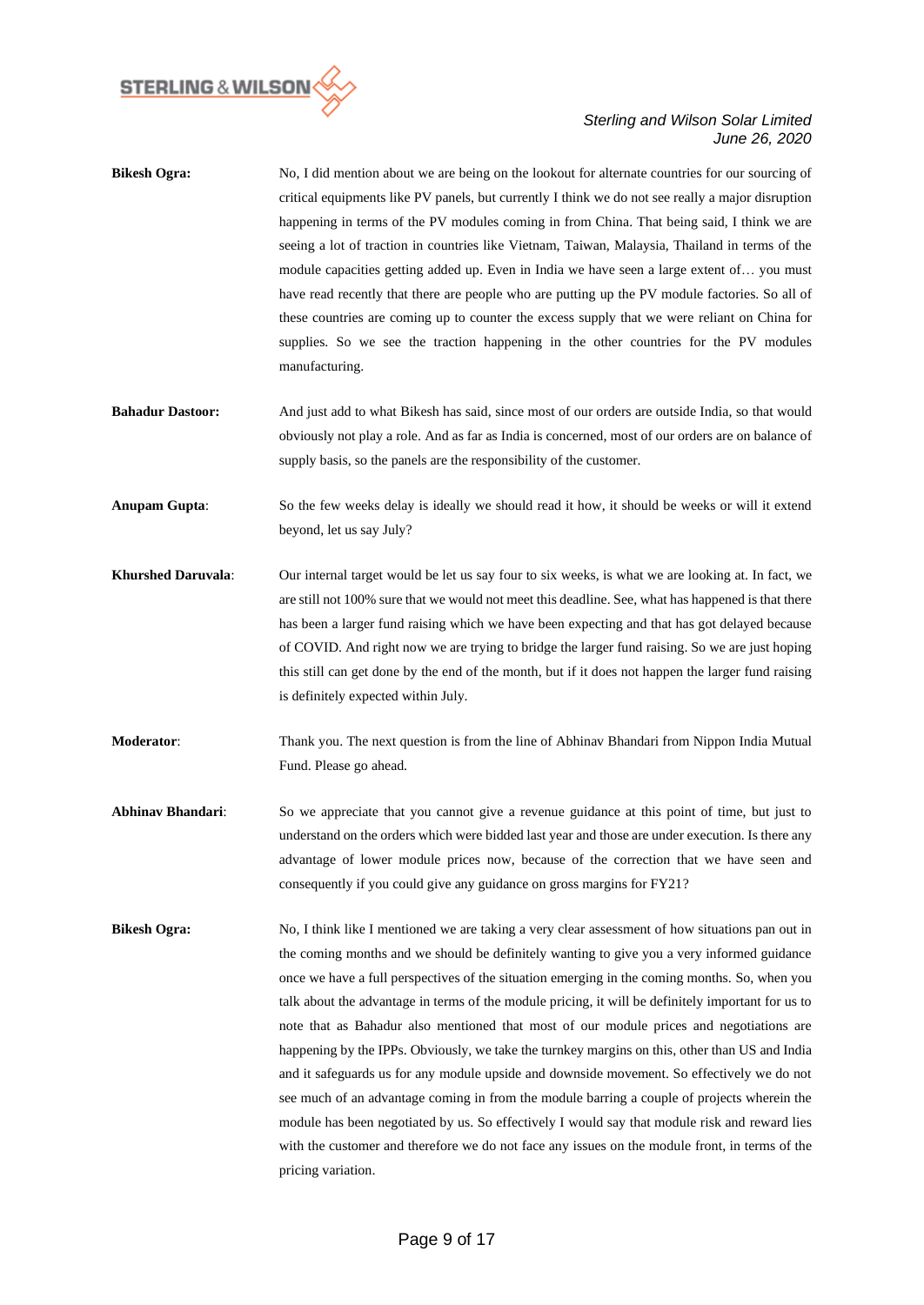

- **Bahadur Dastoor:** Abhinav if I may just add to what Bikesh has said, we are pretty confident of a better performance in FY21, even without Saudi Arabia project, of course provided COVID-19 situation does not escalate in any of our target markets.
- **Abhinav Bhandari**: The second one was on given the situation any fixed cost saving measures that we are taking or that we have already taken for this year? And just to understand, you may not provide exact numbers, as to how has been the working capital in the first two and a half months of this fiscal? Just trying to understand if there has been a more delay on the receivables side from the clients in this scenario?
- **Bahadur Dastoor:** So I had already mentioned that the company is focusing on a cost optimization program in the current year. So we are definitely working on it. I have already said that we have done recoveries of amounts which are more than a year old. I would not want to give anything on the working capital because that would be forward looking at this stage. Let me just say that things are the same as what they were, in fact slightly better, but I would not want to give out any number.
- **Abhinav Bhandari**: On this O&M revenue trajectory, so now you have almost reached Rs. 51-52 crore a quarter if I am not wrong on the number, so is that maintainable kind of a number and specifically for FY20 the EBITDA margin seem to be very high for this segment, so is there any one-off in that?
- **Bahadur Dastoor**: I am just answering on the gross margin. So there were a few emerging economy O&M orders which is why the gross margin was very high. We still believe that in the long run it will be between 35% to 40%. Bikesh will answer the question on O&M growth.
- **Bikesh <b>Ogra**: So like I mentioned earlier, we see the O&M business as a very-very lucrative business for us in terms of the scale that we can achieve - one is because of our presence in almost all the emerging market and the markets which have got solar historically built. And the fact that we have a veryvery good relationship with almost all global IPPs and the fact that most of the plants which were contracted are coming to the end of the O&M period with the existing EPCs. So it gives us a huge advantage in terms of scaling this business up in those markets. And as you can see that, we have already got around 47% of our O&M portfolio from the third-party contracts.

**Abhinav Bhandari**: Bikesh, specifically what I was trying to understand is this 7 GW which you have under O&M portfolio now is about Rs. 200-250 crore annually in terms of potential is what I am trying to understand?

**Bikesh Ogra**: Last year we did around Rs. 183-odd crore and which is going to get scaled up, one is because of the third-party getting deployed on this portfolio, and the second is, our EPC projects which will get completed which also fall into the O&M category. So just to give you a small perspective, our Australia project, has got a 20-year contract for O&M which was signed along with the EPC contract and that contract value is around Rs. 415-odd crore. So once the project gets completed next year, the O&M will automatically fall into the stream of revenues. So this is how the project fall into the stream of revenues for the O&M. So to answer your question, I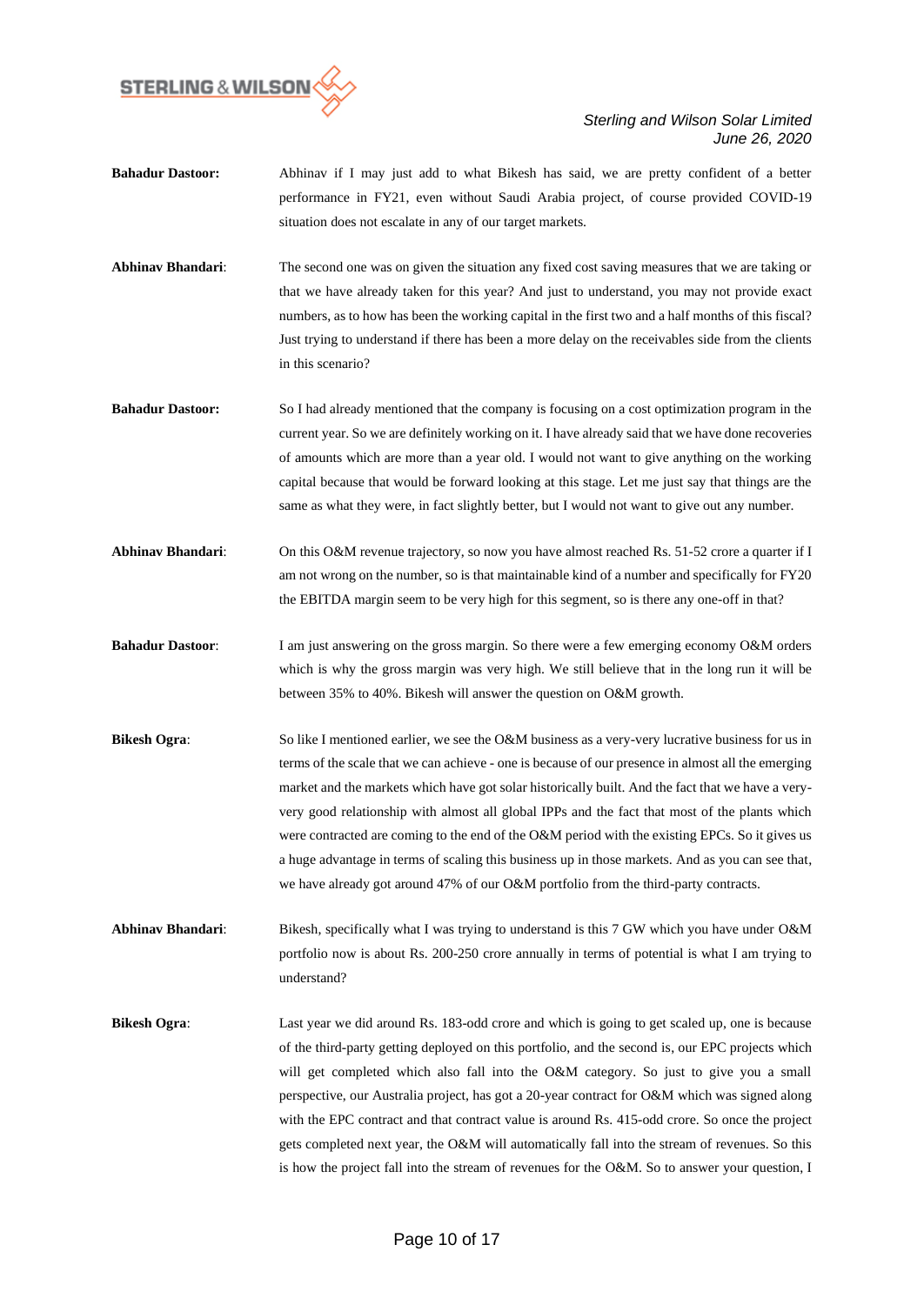

think we should be targeting from 7.7 GW to around 10 to 11 GW for FY21 in terms of the total O&M portfolios.

**Moderator**: Thank you. The next question is from the line of Avinash Nahata from Aditya Birla Capital. Please go ahead.

**Avinash Nahata:** I have a couple of questions. During our past interaction, we have spoken about Chinese service providers being active in Middle East market. So if there were to be a backlash against the Chinese service providers, does this reduce the competitive intensity in those markets wherever they are present? Secondly, you have said that 22 GW is what you are targeting as far as participation is considered. So just give us a sense that in FY19 and FY20, what was the participation and what was the conversion success rate? Thirdly, as we move into newer and larger markets like Australia and as we stabilize our operations, there would be lesser of mobilization expenses, etc. So how would EBITDA margin and gross margin grow in these markets and stabilize? And lastly, on receivables of Rs. 300 crore pending for more than 12 months. Can you just talk about it, what is this specific customer? These are the four questions.

**Bikesh Ogra:** In terms of your question which is around the Chinese competition and the backlash that we having currently for the Chinese as a sentiment. So what we have seen in the Middle East is that Chinese have participated with some very ridiculously low prices and obviously as a strategy we definitely want to maintain a particular threshold for specific geographies and we definitely realize that it is not feasible for us to really get into those price levels and therefore we have just let those jobs go. And that being said, I think what has also happened for us fortunately is that Middle East being a 5 to 6 GW market, we have opened avenues in countries like US and Latin America. And US is a 12 GW market year-on-year which has given us that edge in terms of the Middle East market. And also the fact in Middle East, the cost per megawatt is much more competitive than the cost per megawatt in the US and therefore the returns in the US markets are much more in comparison to the Middle East. To your second question, I can give you a sense of FY20 in terms of our conversion rate. So we had participated in around 17 GW worth of opportunities and our conversion rate was around 14%-odd. And for this year we would be participating in around 22 GW and we have already bagged around 2.9 GW of orders in the first three months of this year. For FY19, I would not be very certain, since at that point in time we had Abu Dhabi project and Middle East projects which were running, so the conversion rate was a bit skewed on the higher side. But year-on-year as a steady growth and a conversion rate we feel between 14% to 17% would be the right number which we will be targeting as a conversion rate.

**Avinash Nahata:** My last two questions were one, regarding the newer markets, larger markets, US, Australia, so how would we see the gross margin and EBITDA margin improving as we stabilize the operations and some of the mobilization expenses, etc., reduce with stabilization of business there?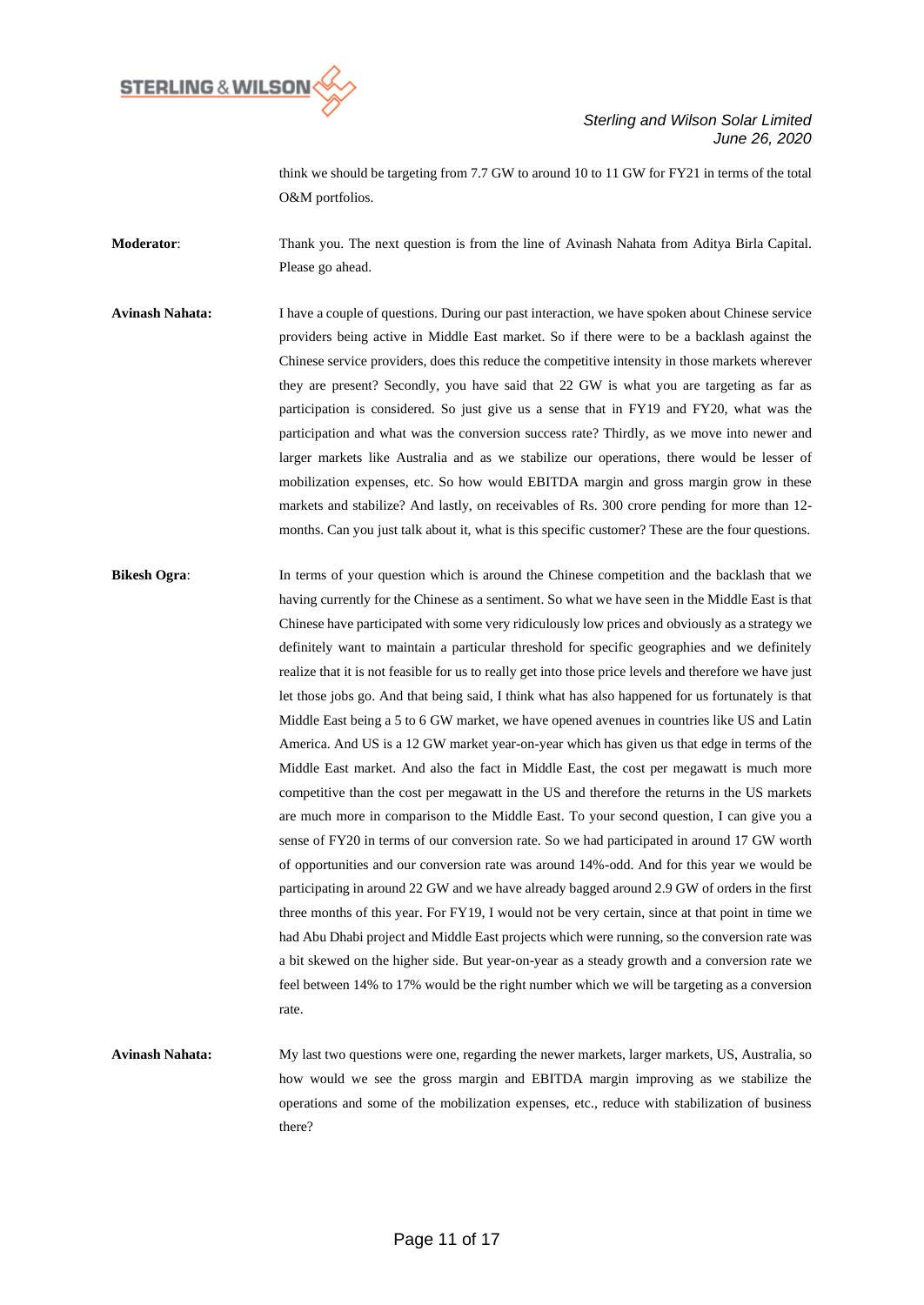

| <b>Bikesh Ogra:</b>     | See, I will give you a perspective of Australian market. Australian market has seen a lot of churn<br>in terms of the EPCs coming in, they are quoting very-very low prices and then burning their |
|-------------------------|----------------------------------------------------------------------------------------------------------------------------------------------------------------------------------------------------|
|                         | fingers and even shutting down their businesses. So what we have done is, we have used a wait                                                                                                      |
|                         | and watch approach in those markets like Australia. And a couple of them went burst and you                                                                                                        |
|                         | must have read them also, it opened a space for us and also opened a space for us to get a better                                                                                                  |
|                         | return in terms of the margin profile. And the project that we are executing in Australia, are far                                                                                                 |
|                         | better in terms of the margin profile that we are getting because of a limited competition that we                                                                                                 |
|                         | have. In terms of the US also, as I mentioned, the cost per megawatt and the return per megawatt                                                                                                   |
|                         | are far, far higher than if you take a Middle East market wherein it is almost 50-60% higher in                                                                                                    |
|                         | terms of the cost per megawatt and the returns per megawatt. So our margin profile is definitely                                                                                                   |
|                         |                                                                                                                                                                                                    |
|                         | going to be whatever we have guided in terms of the range of 10-11%, that we have guided. We<br>are very sure of and confident of retaining those margin band going forward as well.               |
|                         |                                                                                                                                                                                                    |
| <b>Avinash Nahata:</b>  | So, when you are talking about EPC providers in Australia, you are talking about local                                                                                                             |
|                         | competition?                                                                                                                                                                                       |
| <b>Bikesh Ogra:</b>     | It is mostly local competition and there are a couple of Spanish companies who are also present                                                                                                    |
|                         | in those markets and who had quoted certain price, who have not understood the landscape                                                                                                           |
|                         | properly and they had to wind up the business subsequently.                                                                                                                                        |
| <b>Avinash Nahata:</b>  | Just a split, for us the Rs. 300 crore outstanding for more than 12-months?                                                                                                                        |
| <b>Bahadur Dastoor:</b> | So, as I have said, of the Rs. 382 crore, we have already recovered about Rs. 117 crore post $31st$                                                                                                |
|                         | March. It is essentially made up of four or five customers, two of them have been completely                                                                                                       |
|                         | liquidated and of the three which are there, also we have recovered a substantial amount of                                                                                                        |
|                         | money. We are very confident of recovering the same in the time to come, mostly in the current                                                                                                     |
|                         | year.                                                                                                                                                                                              |
| <b>Avinash Nahata:</b>  | Mr. Bahadur, just a small follow up. Is this due to change in scope of work or LD I mean, mostly                                                                                                   |
|                         | like it is what?                                                                                                                                                                                   |
| <b>Bahadur Dastoor:</b> | Some of it is on scope of work. Some of which is on settlement of LDs. We have already signed                                                                                                      |
|                         |                                                                                                                                                                                                    |
|                         | a lot of settlement agreements. We are working expeditiously to close that in the few months<br>which will follow.                                                                                 |
| <b>Avinash Nahata:</b>  | Just if you can give us in FY19 and FY20, both the years respectively, how much amount you                                                                                                         |
|                         | have written off against all of this. I mean what has been the trend in absolute numbers?                                                                                                          |
| <b>Bahadur Dastoor:</b> | I will tell you in absolute. So we have provided Rs. 17 crore as an expected credit loss in FY19                                                                                                   |
|                         | for the customer which is in NCLT. We have provided a further Rs. 5 crore against the same                                                                                                         |
|                         | customer in the current year. As against the other customers, we have totally provided for on                                                                                                      |
|                         | best management estimates, liquidated damages of about Rs. 46 crore in FY19 and we have                                                                                                            |
|                         | added another Rs. 15 crore in that in the current year, bringing the liquidated damages provisions                                                                                                 |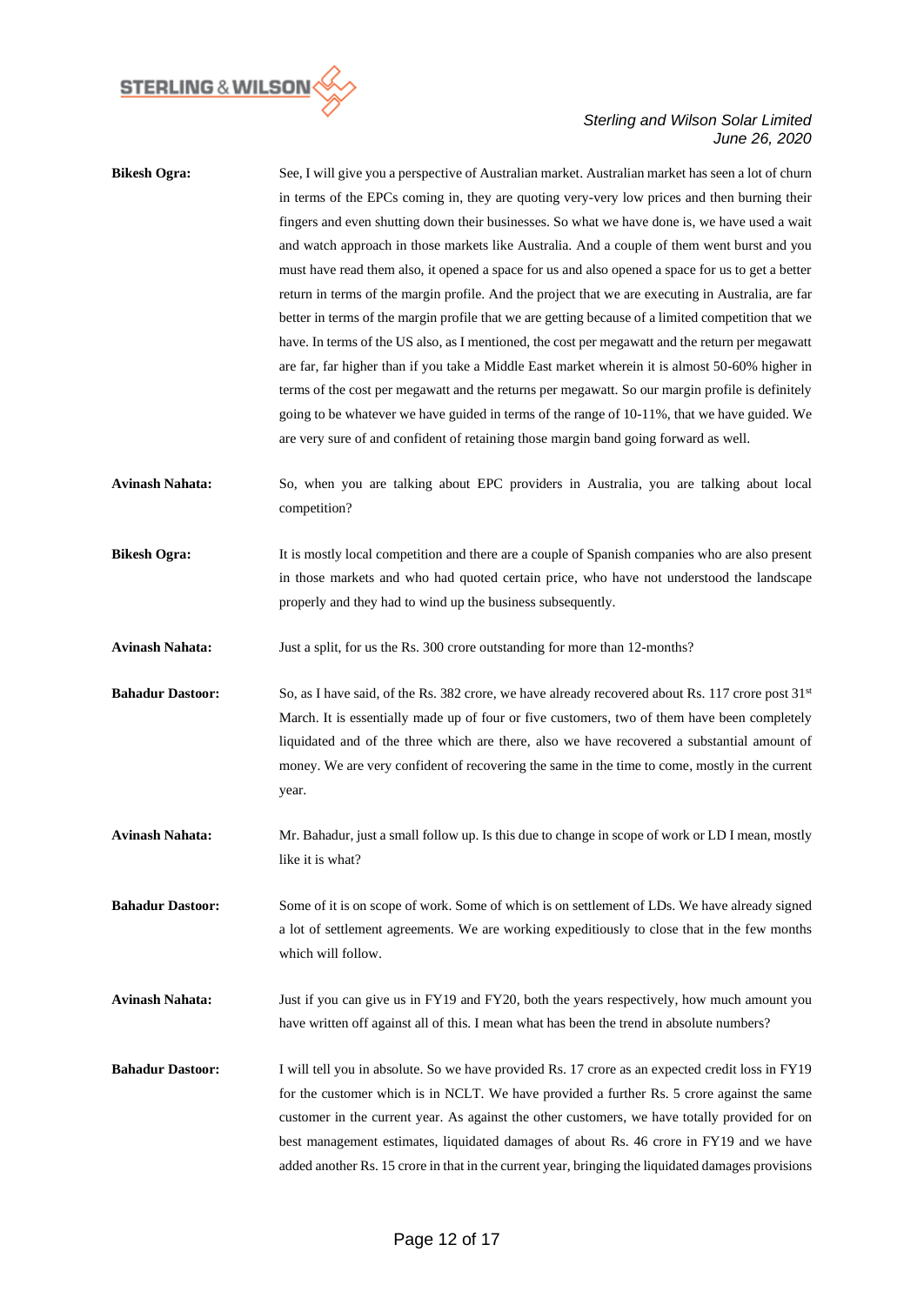

|                         | to about Rs. 65 to 67 crore. All of this is already netted off in the numbers that we are talking to<br>you here.                                                                                                                                                                                                                                                                                                                            |
|-------------------------|----------------------------------------------------------------------------------------------------------------------------------------------------------------------------------------------------------------------------------------------------------------------------------------------------------------------------------------------------------------------------------------------------------------------------------------------|
| <b>Moderator:</b>       | Thank you. The next question is from the line of Narottam Garg from CWC Advisors. Please go<br>ahead.                                                                                                                                                                                                                                                                                                                                        |
| <b>Narottam Garg:</b>   | One question is just on the BoS contracts because that is going to be larger part. What is the<br>margin profile vis-à-vis the full contracts that we have?                                                                                                                                                                                                                                                                                  |
| <b>Bikesh Ogra:</b>     | Are you referring to the contract in the US specifically or?                                                                                                                                                                                                                                                                                                                                                                                 |
| <b>Narottam Garg:</b>   | The one which do not involve us buying the panels and making a margin on that.                                                                                                                                                                                                                                                                                                                                                               |
| <b>Bikesh Ogra:</b>     | Yeah, so the margin profiles on those particular projects, if we talk about specifically, they are<br>in the double digit percentages and in the US also like as a strategy we have also entered into a<br>US contract and there also the same double-digit margin.                                                                                                                                                                          |
| <b>Narottam Garg:</b>   | Just one more question for Mr. Bahadur. In terms of liquidated damages, in a scenario wherein<br>there is a delay in a project or some kind of deficiency from our end, right?                                                                                                                                                                                                                                                               |
| <b>Bahadur Dastoor:</b> | Yes, so it could be on account of time delay or any scope changes which could have been there.<br>So it is on account of those things only.                                                                                                                                                                                                                                                                                                  |
| <b>Narottam Garg:</b>   | And the liquidated damages which we provided in FY19, we have written back in FY20 or not?                                                                                                                                                                                                                                                                                                                                                   |
| <b>Bahadur Dastoor:</b> | No, we have not, because those projects, the settlement agreements were dragged on. We have<br>got the substantial completion works done, and settlement agreements have been signed or in<br>the final stages of signing. So all of that will be knocked off in the current year.                                                                                                                                                           |
| <b>Narottam Garg:</b>   | It will be written back, right?                                                                                                                                                                                                                                                                                                                                                                                                              |
| <b>Bahadur Dastoor:</b> | No, it will be adjusted against the receivables. So, it is already provided there. So there will be<br>no further impact. The provisions have been made on best management estimate as to what is<br>the liability that will finally hit the P&L.                                                                                                                                                                                            |
| <b>Moderator:</b>       | Thank you. The next question is from the line of Mayank Bhandari from B&K Securities. Please<br>go ahead.                                                                                                                                                                                                                                                                                                                                    |
| <b>Mayank Bhandari:</b> | I wanted to understand about your overhead cost. It has increased YoY and the reason for the<br>same is highlighted as increased ramp up in different countries. So can you just give us some<br>sense on like how many countries we are still left to ramp up or how should we treat this going<br>forward? Because that will probably lead to a significant increase in our EBITDA margin going<br>forward. if that is a stable right now? |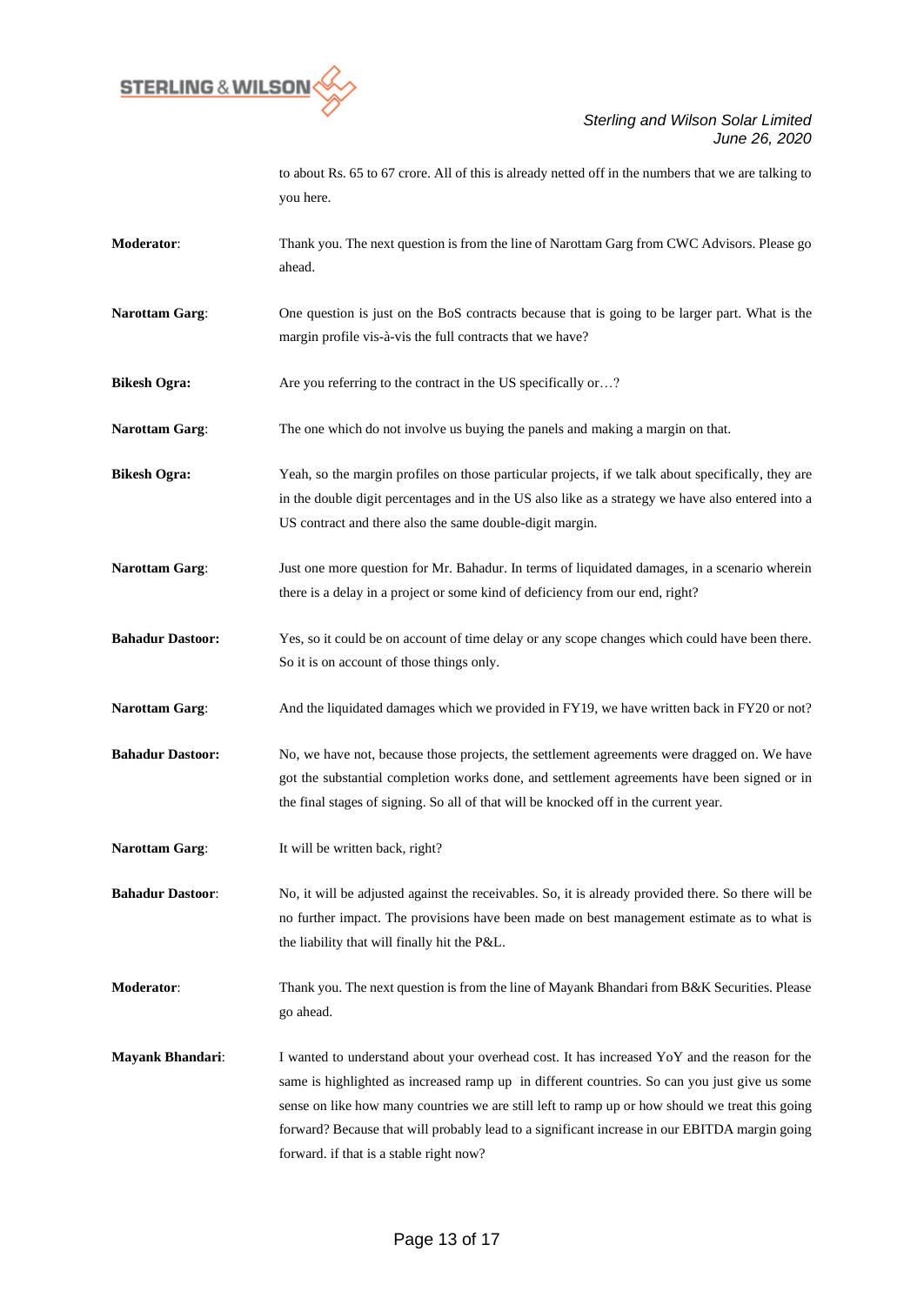

- **Bahadur Dastoor:** So I will answer the question on what are the overhead increases. . So, as we mentioned in Australia and the US, we had partial costs last year and we have a full period cost in FY20, leading to an increase in overheads. Also, at the same time, our team in the United States was strengthened. This has transpired as you can see in large orders in Australia as well as one of a large order which we have just signed off yesterday in US of almost Rs. 750 crore. At the same time, we are looking at a cost optimization drive to bring down our overheads. These overheads do include things like expected credit loss provisions. It also includes a certain one-off provision which come in, for example mark-to-market losses. These are all figures which hit the overheads. But at the same time we are looking at bringing down our overheads substantially and with the higher turnover and the reduction in overheads, we are definitely looking at slightly larger EBITDA in the current year as compared to what we achieved in the previous year.
- **Bikesh Ogra:** To respond to your latter half of the question, in terms of the growth potential that we are seeing I think we did in Australia and the United States and Latin America. Now the next target market for us is the European markets. I think Europe has picked up pace from last year after being dormant for almost six to seven years in terms of the solar capacity. And we were supposed to be setting up a larger base and larger structured organization in Europe more specifically in Spain during March of this year. Unfortunately, we all know that things have got slightly derailed. But we see now things getting restored to almost normalcy in those parts of the globe and we will now start setting up the organization there and which will give us a slight bit of an increase in overheads but I think we also clearly see a lot of business opportunities with our existing customers who want us to set up our offices in those parts, so that we can get the business. So we do not see the kind of overhead increase, as much as we did in the US, to set up the management team there, because we already have an existing relationship with the IPPs there and they just want us to come there so that the business can be acquired.
- **Mayank Bhandari**: So eventually after Europe you may look for more geographies because I think that would be the end of your expansion spree or like what do you see there?
- **Bikesh Ogra:** No, I think if suppose we had something going above besides the globe, we would have surely gone there. For us China definitely is not the target market. To answer your question more specifically, the next target market, although that market is not very large is the South Korean market. It is a very lucrative market with very limited EPC players there. And there too, our focus was to set up our bases. But again that has got a bit deferred, because of the COVID situation. So South Korea would be the market that we would be addressing in the near future, besides the European market. I think if you leave Japan and China, we would be now present in globally all the markets that has the solar energy programs or teams running around it.
- **Moderator**: Thank you. The next question is from the line of Subham Agarwal from Equitas Investments. Please go ahead.
- **Subham Agarwal:** My question is related to the European markets specifically. So, we have not seen any execution in last year in the European market. And we have also not received any orders from that market.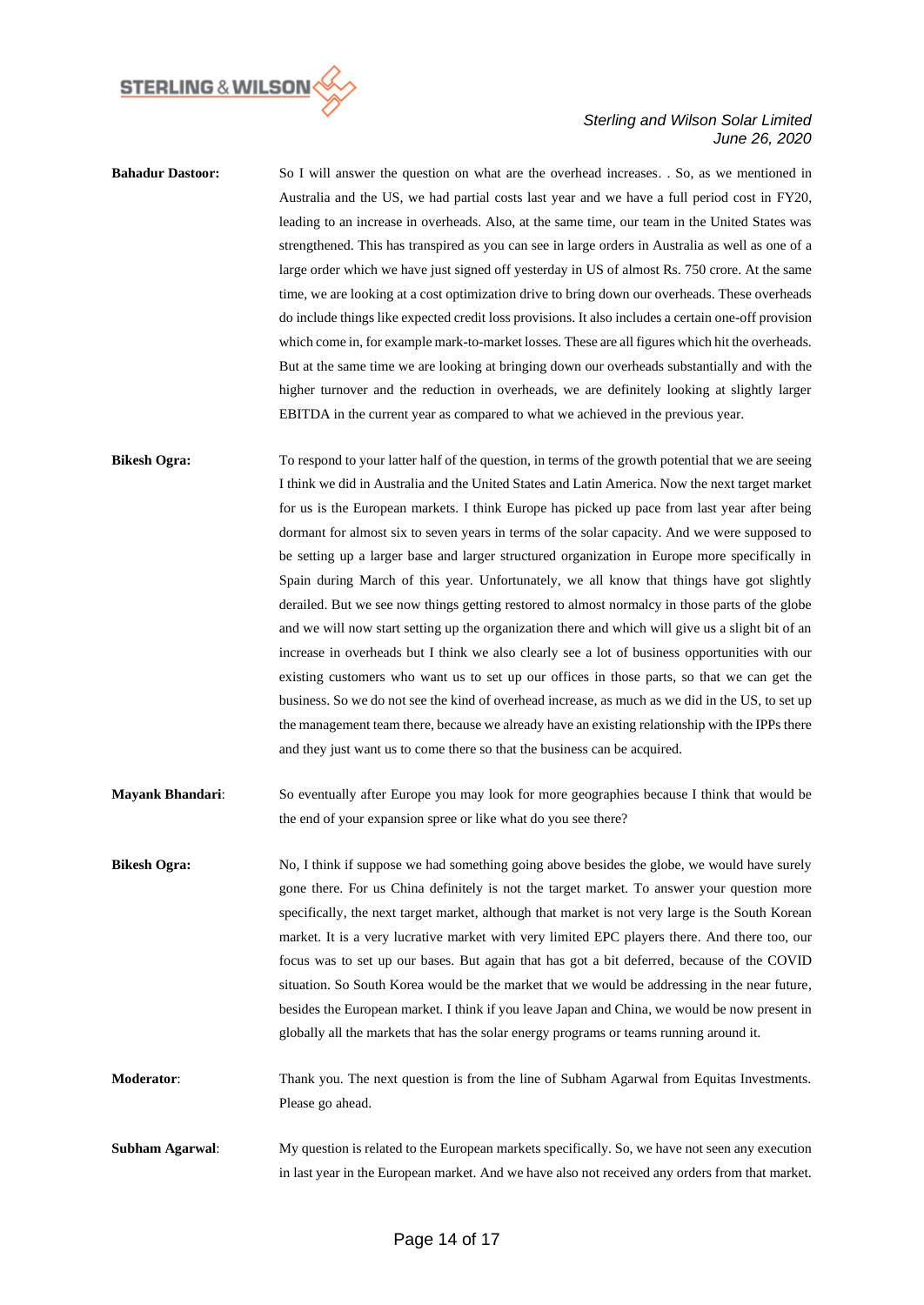

So what is your outlook and out of the 22 GW bid pipeline, have we put in any bid in that specific market if you can give some details?

**Bikesh Ogra:** Like I said, the 22 GW would be the orders that we would bid for. Had it not been the situation that we are currently in, we would have started bidding the projects in the European market as well. But now, like I mentioned, it has got slightly deferred. We should be bidding for around 750-odd MW in Q4FY21 in the European market. And we hope to see the construction to commence in the Q2 of the next calendar year. To answer your question, we have bagged one job in Montenegro that has got deferred the construction. But we hope that the construction would be starting by September or October of this year in that particular site.

**Khurshed Daruvala:** To add to what Bikesh has said, the European market was the BoS market, but now we are also focused there because BoS values are quite large.

**Subham Agarwal:** Secondly, any other order that we have either renegotiated or canceled in the last three to four months?

**Bikesh Ogra:** No, we don't have any order that has been renegotiated or that has got cancelled. Yes, there is one order in Chile which has got deferred because of the COVID situation by a couple of months.

**Subham Agarwal**: Will the imposition of Basic Custom Duty (BCD) on solar cells and other equipments by the government, impact your Indian business?

**Bikesh Ogra:** So our business model in India is the balance of plant model. Modules are being supplied and issued to us for the plants. So anything related to the custom duties or anti-dumping duties, we are unaffected by that change because for us the business model in India is the balance of plants. Whilst in other parts of the globe other than the US, it is a complete turnkey and they do not have any policy in terms of anti-dumping. If at all there is a change in law, that all is covered under the contract as a change in law provision in those countries.

**Khurshed Daruvala:** And we recognize orders only after order signing now. So, a possibility for renegotiation is highly remote.

**Subham Agarwal**: My last question was regarding the Saudi Arabia contract. So you said on the call that barring this contract also, we will see a very good revenue this year. So when do you actually expect this contract to start working or the execution to start looking?

**Bikesh Ogra:** Like we mentioned I think what has been happening is that the offtaker affiliated to the Saudi government has been taking a lot of time since the government had other priorities and this issue has gone on the backburner. Now, we are hoping that you may see some amount of traction happening on the Saudi order in terms of the PPA discussions and negotiations starting in a couple of months. And once those PPA discussions and negotiations start, it may take maybe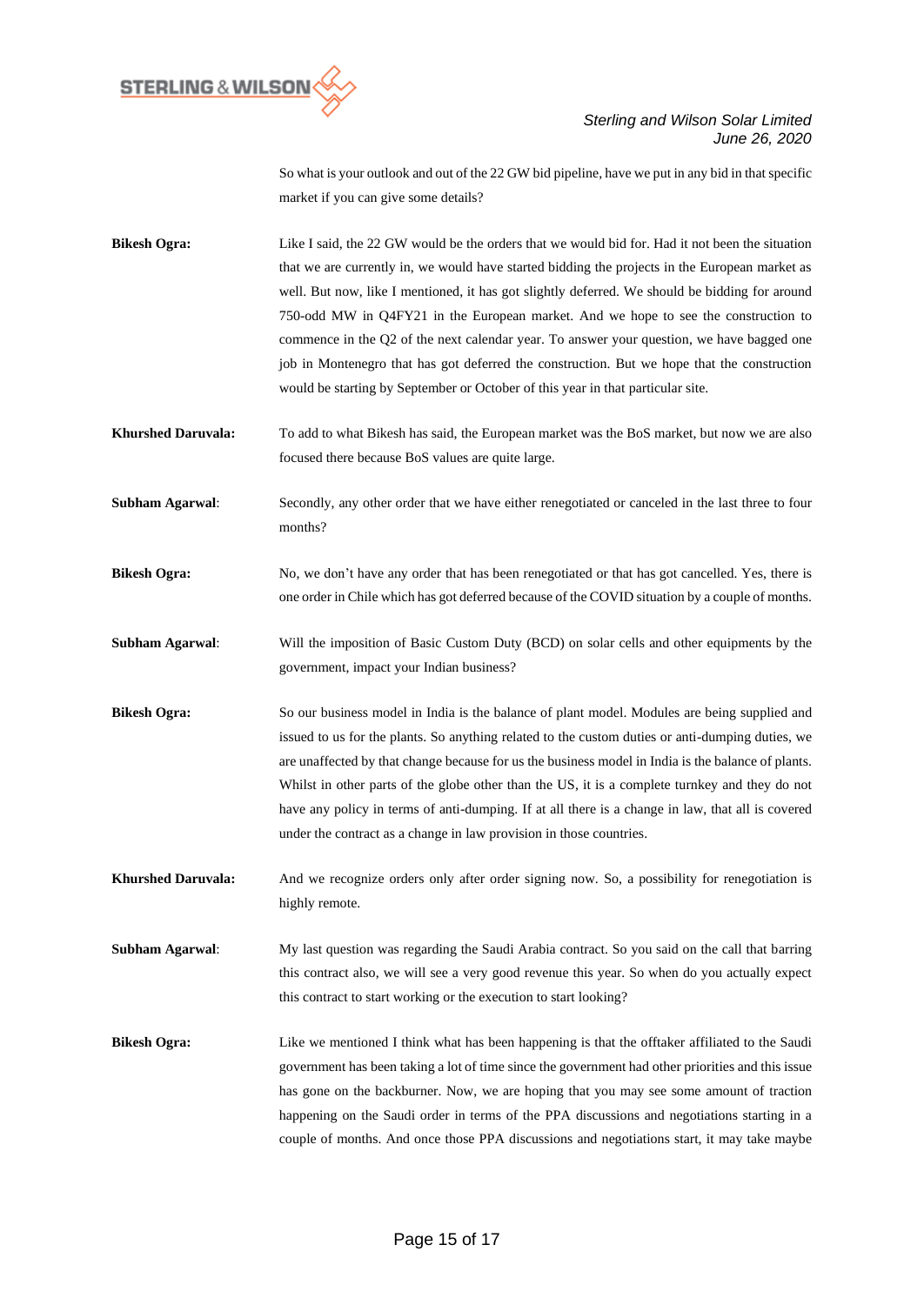

four to five months for the financial closure. So effectively if all goes well, we might see the commencement of the Saudi order early next year which is Q1FY22.

- **Khurshed Daruvala:** Just one area that I would like to just come in on the Saudi order. See, I think one of the challenges is that our client has not yet signed up the PPA contract with the Saudi government. And I think this is an area where over the last six months the tariffs have gone down significantly in Saudi Arabia. So, we are still waiting now, as to how the client and the government there will now react and then how the client will come back to us. So, I think to your point on renegotiating of a contract - now all contracts that we have signed, we do not see any ramification, apart from this particular contract because the tariffs have come down. If they sign up at the old tariff, I do not see a problem at all. But if they sign up at the new tariffs, I think that they will be under pressure and they will come back to us on pressure because it is a LoI and a notice to proceed and it is not a finally signed contract. So, I think that this is one contract where we will need to be a little cognizant. as we go forward.
- **Moderator**: Thank you. The next question is from the line of Ritika from Equitas. Please go ahead.
- **Ritika**: I wanted to know now that you are moving into the more developed markets like 30% of our current order book is from Australia and US also contributes around 20% to 25%. Do we see the gross margins being a little lower?
- **Bikesh Ogra:** On the contrary, like I mentioned, Australia with very limited EPC players being there, we are seeing good margin profile. In the US market also, like I mentioned, we would be clocking in a low double-digit numbers on the BoS packages that we would be bidding there. And the margin profile is far better than as compared to that in the Middle East, wherein you get margins in single digit numbers ranging between 6% to 7%. So therefore we are seeing a better margin profile in those markets in comparison to the Middle East market.
- **Ritika:** I have some bookkeeping question. So on the standalone, we have a dividend income received of Rs. 78 crore. What is that?

**Bahadur Dastoor:** So that is the dividend which we received from our subsidiary, which in turn we added onto it and we passed on to our shareholders here.

**Ritika**: Which subsidiary is this -- is this the Middle East one?

**Bahadur Dastoor:** That is correct.

**Ritika:** And a loss from partnership firm of Rs. 15 crore?

**Bahadur Dastoor:** That is on a standalone basis. That is for one of our projects which we have done through a partnership firm because it required Shapoorji, Sterling and Wilson as well as the module supplier to be in a partnership. On an overall basis it has no impact on the consolidated financial statements, because those results are anyway taken. However, on a standalone basis, it is a